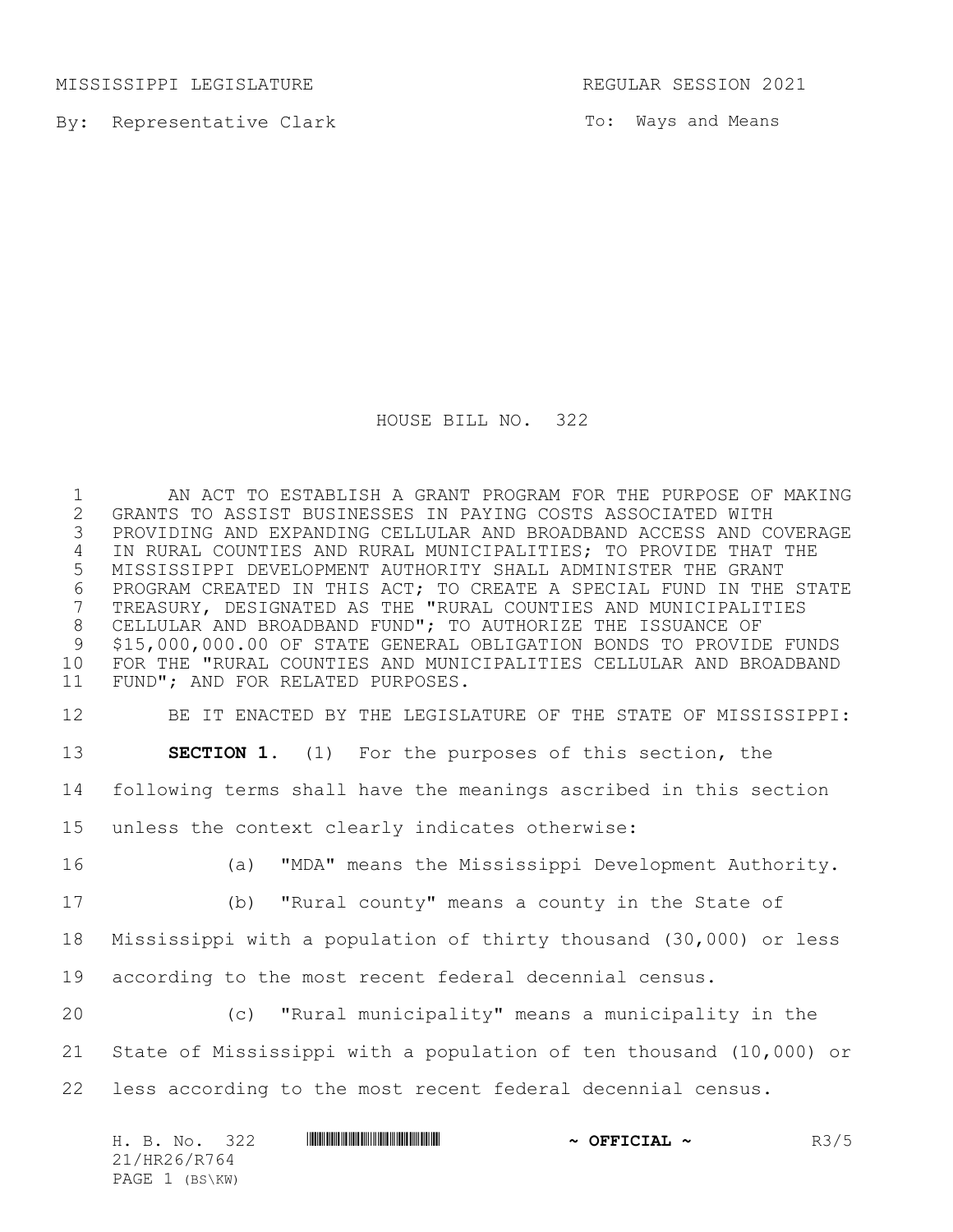(2) There is hereby created in the State Treasury a special fund to be designated as the "Rural Counties and Municipalities Cellular and Broadband Fund," which shall consist of funds made available by the Legislature in any manner and funds from any other source designated for deposit into such fund. Unexpended amounts remaining in the fund at the end of a fiscal year shall not lapse into the State General Fund, and any investment earnings or interest earned on amounts in the fund shall be deposited to the credit of the fund. Monies in the fund shall be used to make grants to businesses for the purposes provided in this section.

 (3) The MDA shall establish a program to make grants to businesses for the purpose of assisting such businesses in paying costs associated with providing and expanding cellular and broadband access and coverage in rural counties and rural municipalities. The maximum amount of a grant made to a business under this section cannot exceed twenty-five percent (25%) of the cost of the project for which the grant is made. A business may apply to the MDA for a grant under this section in the manner provided for in this section.

 (4) A business desiring a grant under this section must submit an application to the MDA. The application must include a description of the project for which the grant is requested, the cost of the project for which the grant is requested, the amount of the grant requested and any other information required by the MDA.

21/HR26/R764 PAGE 2 (BS\KW)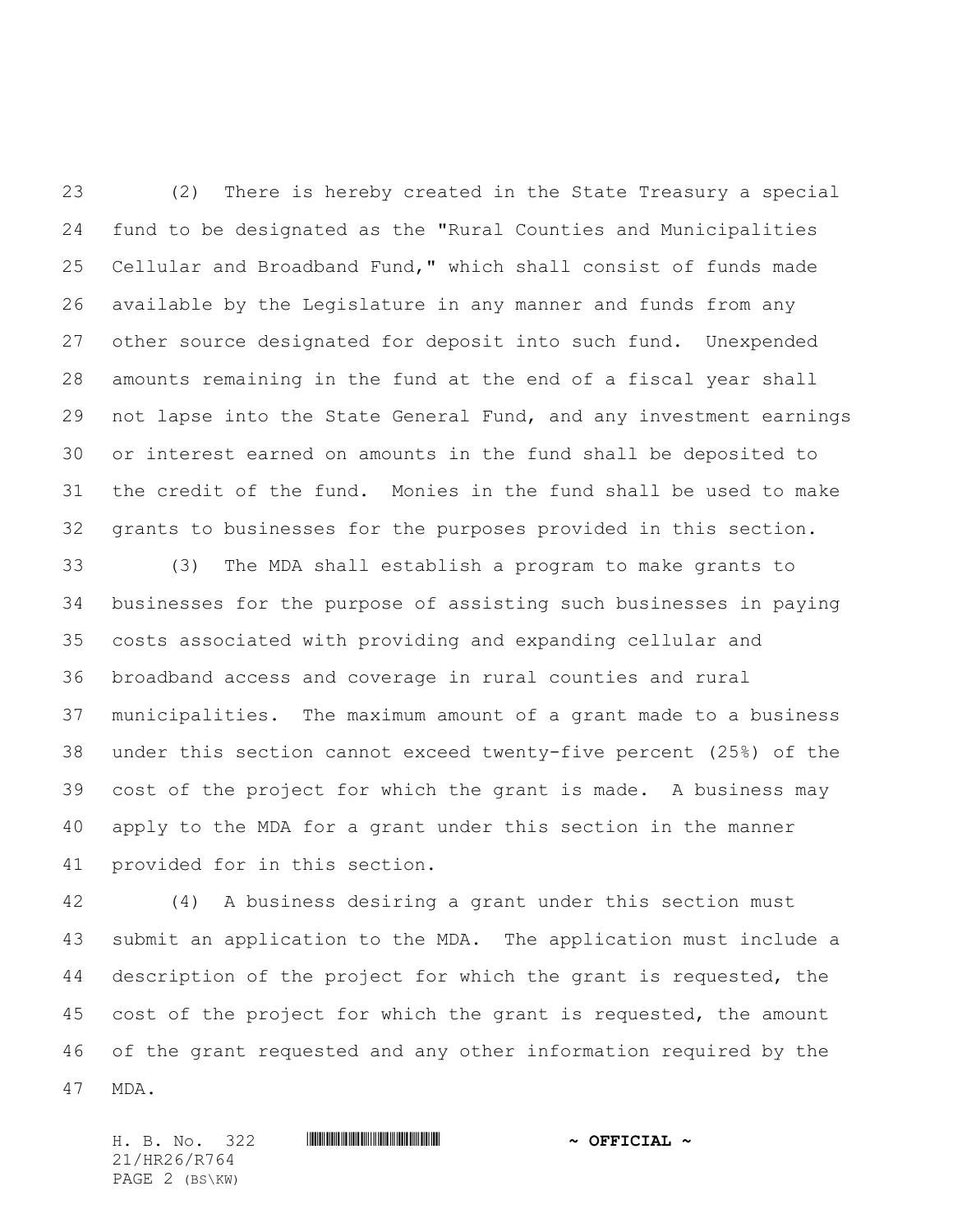(5) The MDA shall have all powers necessary to implement and administer the program established under this section, and the MDA shall promulgate rules and regulations, in accordance with the Mississippi Administrative Procedures Law, necessary for the implementation of this section.

 **SECTION 2.** (1) As used in this section, the following words shall have the meanings ascribed herein unless the context clearly requires otherwise:

 (a) "Accreted value" of any bonds means, as of any date of computation, an amount equal to the sum of (i) the stated initial value of such bond, plus (ii) the interest accrued thereon from the issue date to the date of computation at the rate, compounded semiannually, that is necessary to produce the approximate yield to maturity shown for bonds of the same maturity.

(b) "State" means the State of Mississippi.

(c) "Commission" means the State Bond Commission.

 (2) (a) The commission, at one time, or from time to time, may declare by resolution the necessity for issuance of general obligation bonds of the State of Mississippi to provide funds for the grant program authorized in Section 1 of this act. Upon the adoption of a resolution by the Mississippi Development Authority, declaring the necessity for the issuance of any part or all of the general obligation bonds authorized by this subsection, the Mississippi Development Authority shall deliver a certified copy

H. B. No. 322 \*HR26/R764\* **~ OFFICIAL ~** 21/HR26/R764 PAGE 3 (BS\KW)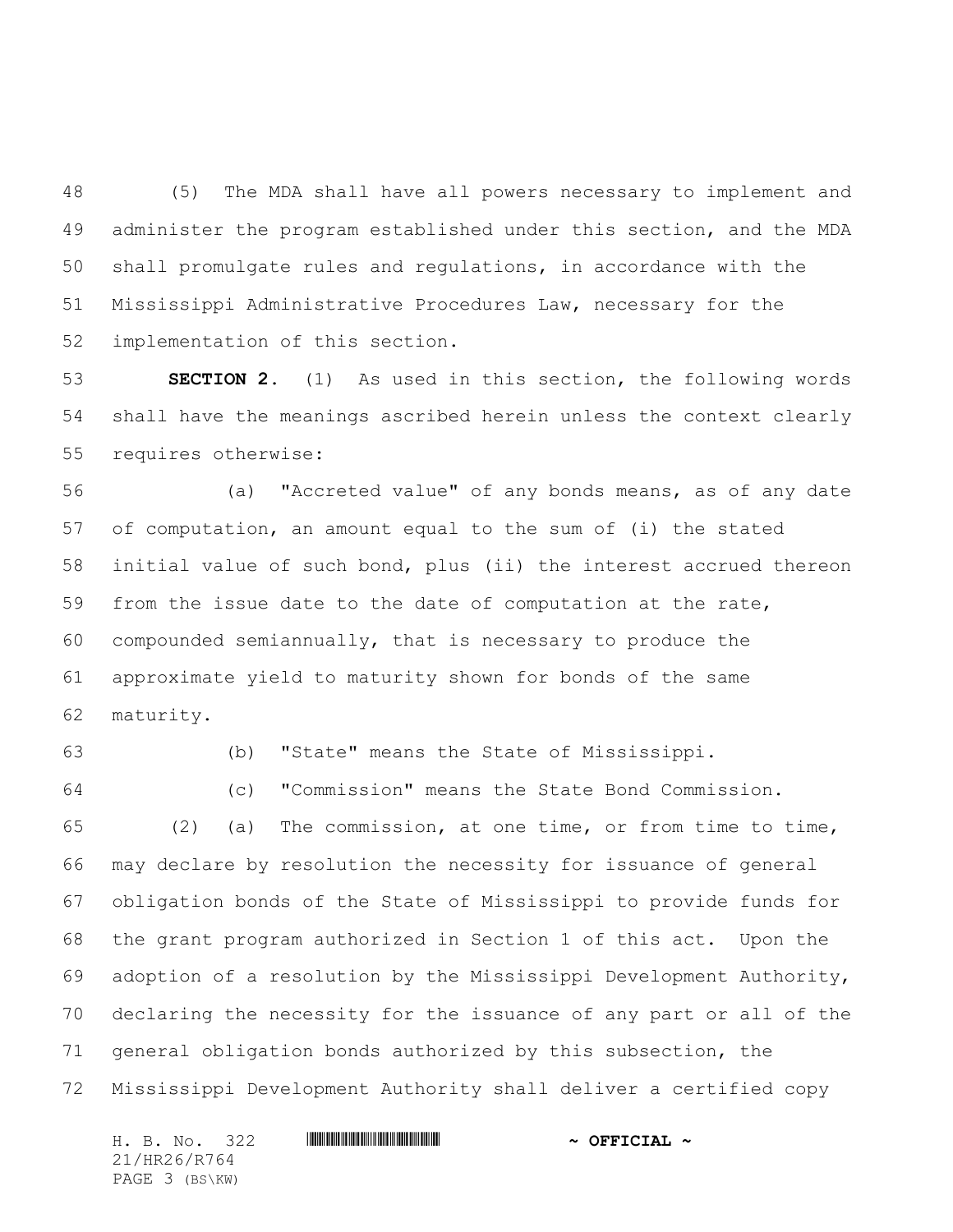of its resolution or resolutions to the commission. Upon receipt of such resolution, the commission, in its discretion, may act as the issuing agent, prescribe the form of the bonds, determine the appropriate method for sale of the bonds, advertise for and accept bids or negotiate the sale of the bonds, issue and sell the bonds so authorized to be sold, and do any and all other things necessary and advisable in connection with the issuance and sale of such bonds. The total amount of bonds issued under this section shall not exceed Fifteen Million Dollars (\$15,000,000.00). No bonds authorized under this section shall be issued after July 1, 2025.

 (b) Any investment earnings on amounts deposited into the special fund created in Section 1 of this act shall be used to pay debt service on bonds issued under this section, in accordance with the proceedings authorizing issuance of such bonds.

 (3) The principal of and interest on the bonds authorized under this section shall be payable in the manner provided in this subsection. Such bonds shall bear such date or dates, be in such denomination or denominations, bear interest at such rate or rates (not to exceed the limits set forth in Section 75-17-101, Mississippi Code of 1972), be payable at such place or places within or without the State of Mississippi, shall mature absolutely at such time or times not to exceed twenty-five (25) years from date of issue, be redeemable before maturity at such 97 time or times and upon such terms, with or without premium, shall

H. B. No. 322 \*HR26/R764\* **~ OFFICIAL ~** 21/HR26/R764 PAGE 4 (BS\KW)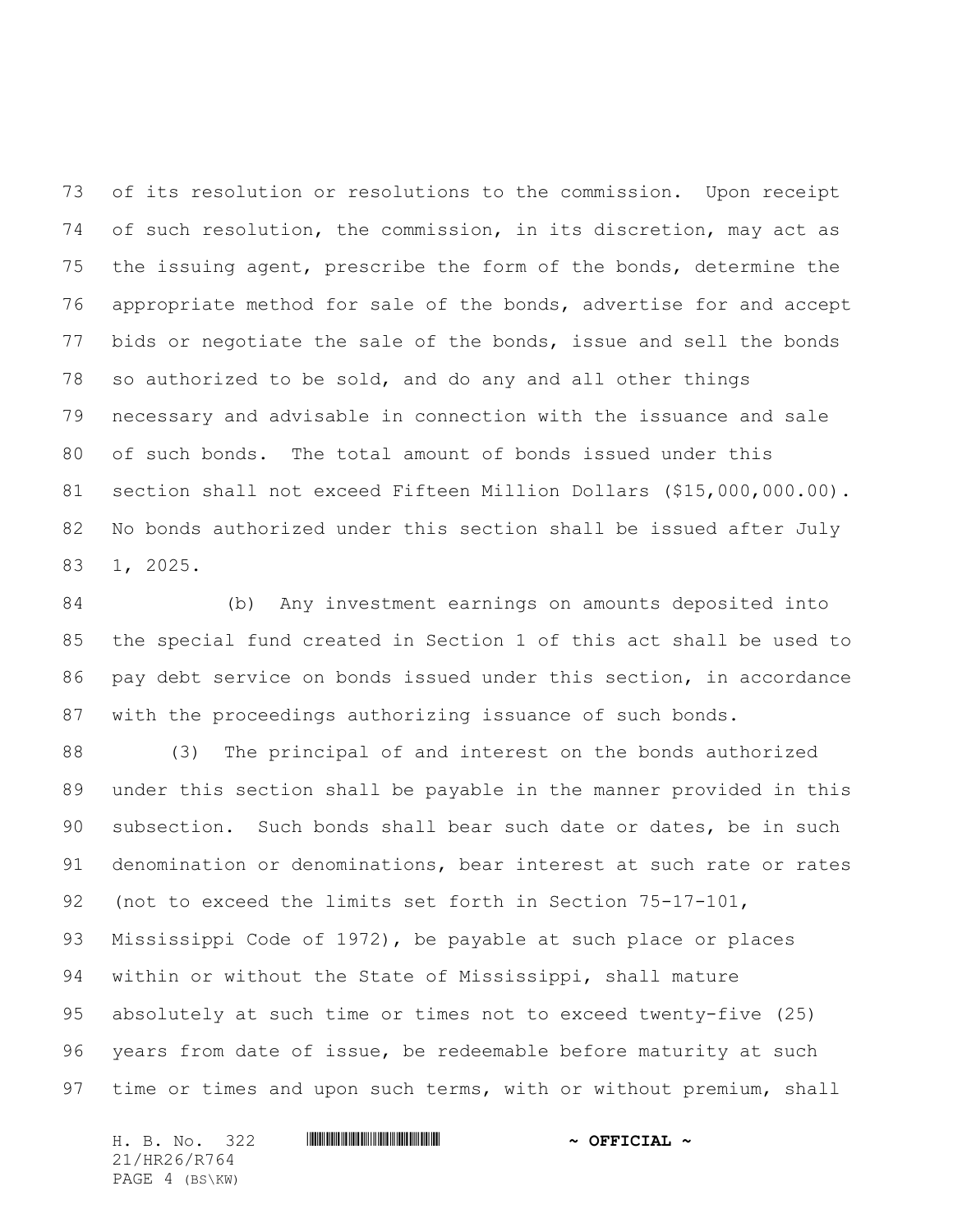bear such registration privileges, and shall be substantially in such form, all as shall be determined by resolution of the commission.

 (4) The bonds authorized by this section shall be signed by the chairman of the commission, or by his facsimile signature, and the official seal of the commission shall be affixed thereto, attested by the secretary of the commission. The interest coupons, if any, to be attached to such bonds may be executed by the facsimile signatures of such officers. Whenever any such bonds shall have been signed by the officials designated to sign the bonds who were in office at the time of such signing but who may have ceased to be such officers before the sale and delivery of such bonds, or who may not have been in office on the date such bonds may bear, the signatures of such officers upon such bonds and coupons shall nevertheless be valid and sufficient for all purposes and have the same effect as if the person so officially signing such bonds had remained in office until their delivery to the purchaser, or had been in office on the date such bonds may bear. However, notwithstanding anything herein to the contrary, such bonds may be issued as provided in the Registered Bond Act of the State of Mississippi.

 (5) All bonds and interest coupons issued under the provisions of this section have all the qualities and incidents of negotiable instruments under the provisions of the Uniform Commercial Code, and in exercising the powers granted by this

H. B. No. 322 \*HR26/R764\* **~ OFFICIAL ~** 21/HR26/R764 PAGE 5 (BS\KW)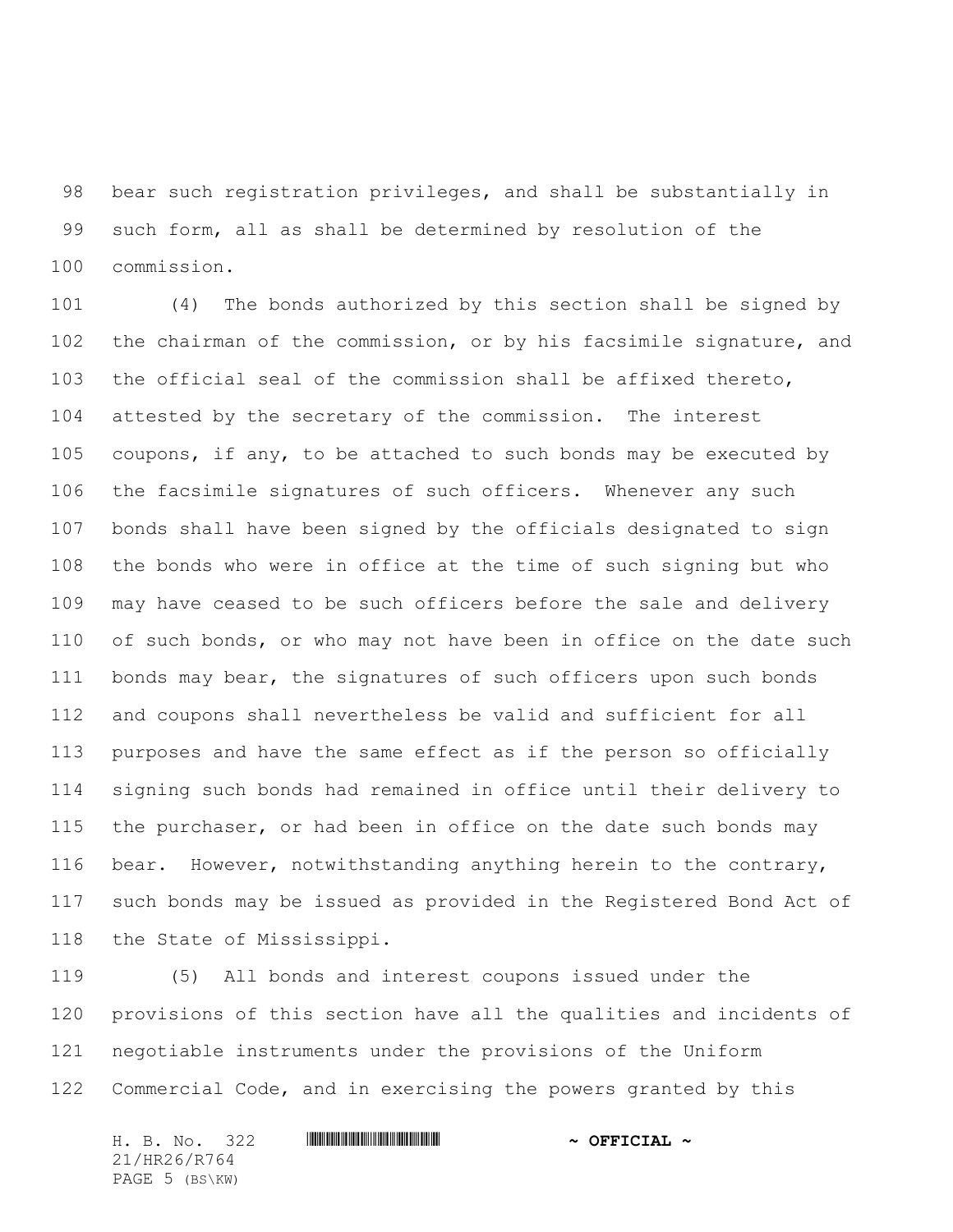section, the commission shall not be required to and need not comply with the provisions of the Uniform Commercial Code.

 (6) The commission shall act as issuing agent for the bonds authorized under this section, prescribe the form of the bonds, determine the appropriate method for sale of the bonds, advertise 128 for and accept bids or negotiate the sale of the bonds, issue and sell the bonds so authorized to be sold, pay all fees and costs incurred in such issuance and sale, and do any and all other things necessary and advisable in connection with the issuance and sale of such bonds. The commission is authorized and empowered to 133 pay the costs that are incident to the sale, issuance and delivery of the bonds authorized under this section from the proceeds derived from the sale of such bonds. The commission may sell such bonds on sealed bids at public sale or may negotiate the sale of the bonds for such price as it may determine to be for the best interest of the State of Mississippi. All interest accruing on such bonds so issued shall be payable semiannually or annually.

 If such bonds are sold by sealed bids at public sale, notice 141 of the sale shall be published at least one time, not less than ten (10) days before the date of sale, and shall be so published in one or more newspapers published or having a general circulation in the City of Jackson, Mississippi, selected by the commission.

 The commission, when issuing any bonds under the authority of 147 this section, may provide that bonds, at the option of the State

|  |                | H. B. No. 322 |  |  | $\sim$ OFFICIAL $\sim$ |  |
|--|----------------|---------------|--|--|------------------------|--|
|  | 21/HR26/R764   |               |  |  |                        |  |
|  | PAGE 6 (BS\KW) |               |  |  |                        |  |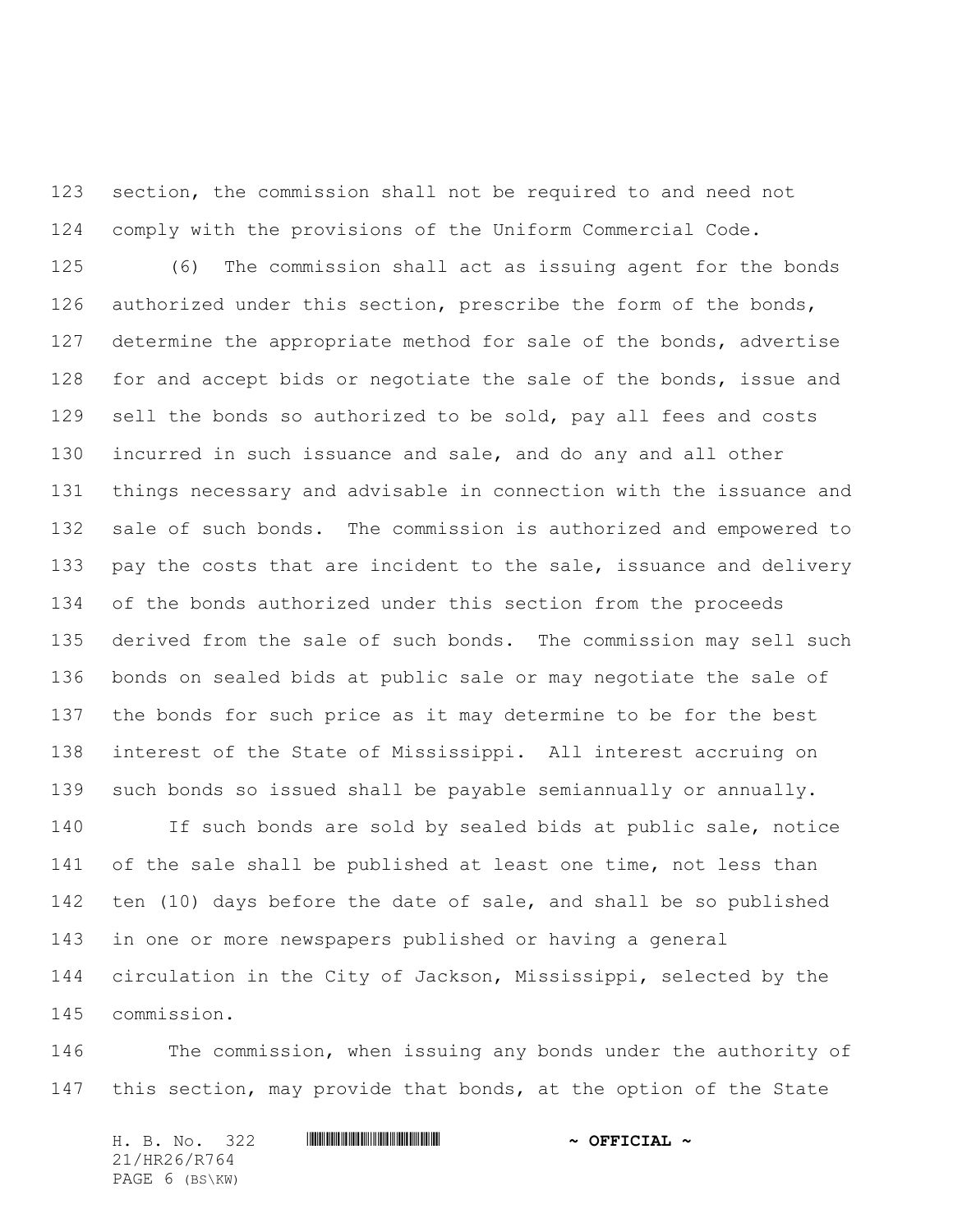of Mississippi, may be called in for payment and redemption at the call price named therein and accrued interest on such date or dates named therein.

 (7) The bonds issued under the provisions of this section are general obligations of the State of Mississippi, and for the payment thereof the full faith and credit of the State of Mississippi is irrevocably pledged. If the funds appropriated by the Legislature are insufficient to pay the principal of and the 156 interest on such bonds as they become due, then the deficiency shall be paid by the State Treasurer from any funds in the State Treasury not otherwise appropriated. All such bonds shall contain recitals on their faces substantially covering the provisions of this subsection.

 (8) Upon the issuance and sale of bonds under the provisions of this section, the commission shall transfer the proceeds of any such sale or sales to the Rural Counties and Municipalities Cellular and Broadband Fund created in Section 1 of this act. The proceeds of such bonds shall be disbursed solely upon the order of the Mississippi Development Authority under such restrictions, if any, as may be contained in the resolution providing for the issuance of the bonds.

 (9) The bonds authorized under this section may be issued without any other proceedings or the happening of any other 171 conditions or things other than those proceedings, conditions and things which are specified or required by this section. Any

H. B. No. 322 \*HR26/R764\* **~ OFFICIAL ~** 21/HR26/R764 PAGE 7 (BS\KW)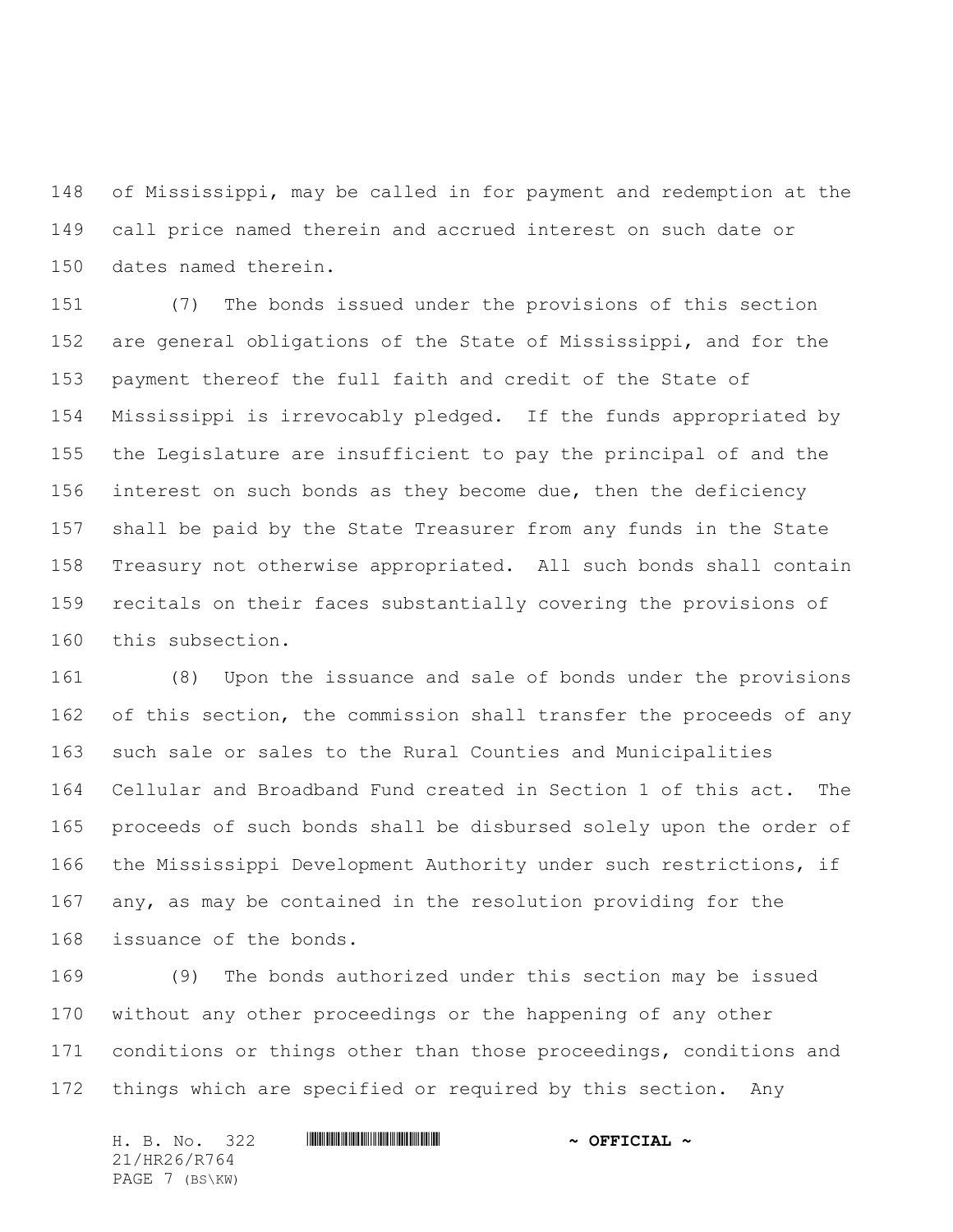resolution providing for the issuance of bonds under the provisions of this section shall become effective immediately upon its adoption by the commission, and any such resolution may be adopted at any regular or special meeting of the commission by a majority of its members.

 (10) The bonds authorized under the authority of this section may be validated in the Chancery Court of the First Judicial District of Hinds County, Mississippi, in the manner and with the force and effect provided by Chapter 13, Title 31, Mississippi Code of 1972, for the validation of county, municipal, school district and other bonds. The notice to taxpayers required by such statutes shall be published in a newspaper published or having a general circulation in the City of Jackson, Mississippi.

 (11) Any holder of bonds issued under the provisions of this 187 section or of any of the interest coupons pertaining thereto may, either at law or in equity, by suit, action, mandamus or other proceeding, protect and enforce any and all rights granted under this section, or under such resolution, and may enforce and compel performance of all duties required by this section to be performed, in order to provide for the payment of bonds and interest thereon.

 (12) All bonds issued under the provisions of this section shall be legal investments for trustees and other fiduciaries, and for savings banks, trust companies and insurance companies 197 organized under the laws of the State of Mississippi, and such

H. B. No. 322 \*HR26/R764\* **~ OFFICIAL ~** 21/HR26/R764 PAGE 8 (BS\KW)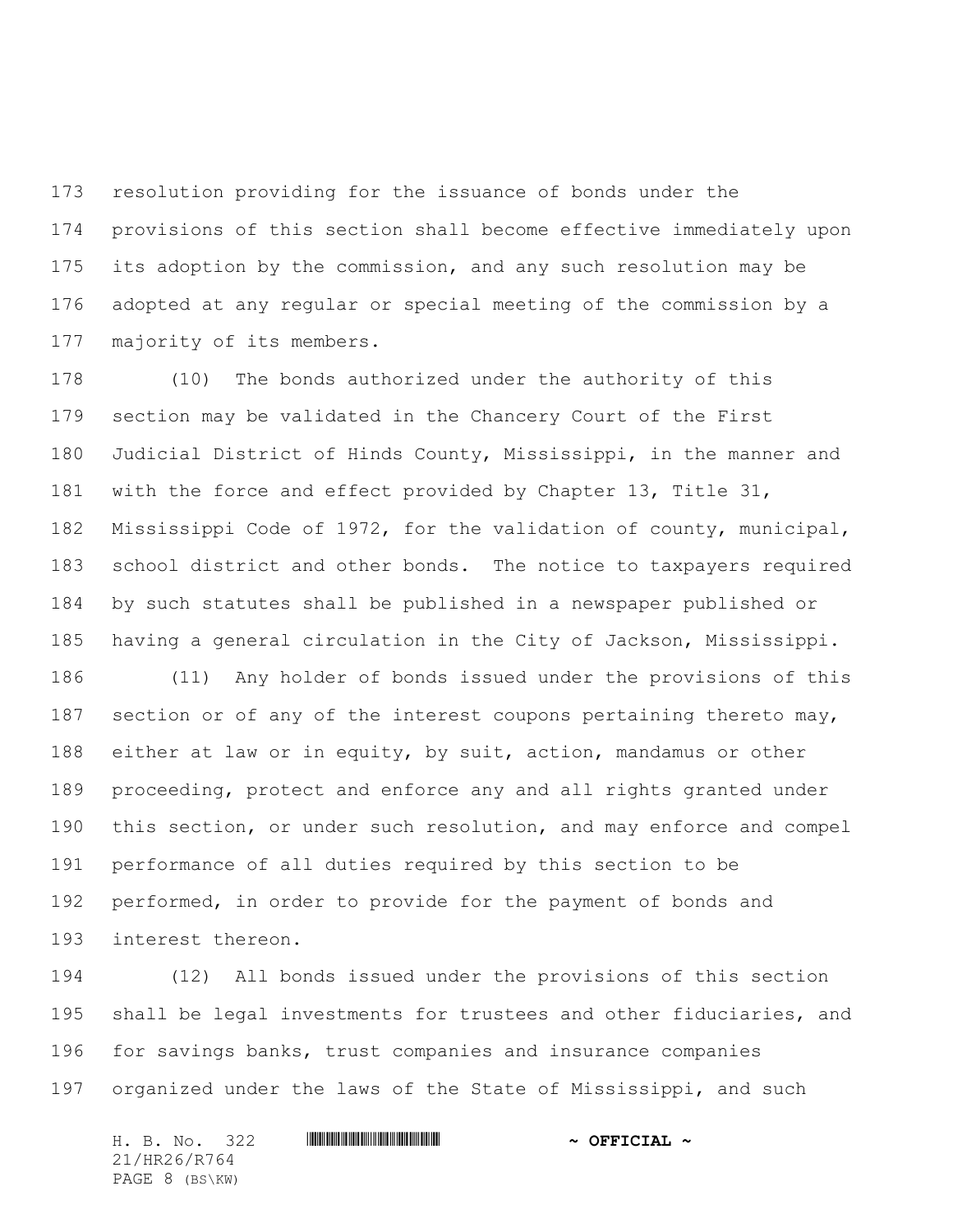bonds shall be legal securities which may be deposited with and shall be received by all public officers and bodies of this state and all municipalities and political subdivisions for the purpose of securing the deposit of public funds.

 (13) Bonds issued under the provisions of this section and income therefrom shall be exempt from all taxation in the State of Mississippi.

 (14) The proceeds of the bonds issued under this section shall be used solely for the purposes therein provided, including the costs incident to the issuance and sale of such bonds.

 (15) The State Treasurer is authorized, without further process of law, to certify to the Department of Finance and Administration the necessity for warrants, and the Department of Finance and Administration is authorized and directed to issue such warrants, in such amounts as may be necessary to pay when due the principal of, premium, if any, and interest on, or the accreted value of, all bonds issued under this section; and the State Treasurer shall forward the necessary amount to the designated place or places of payment of such bonds in ample time to discharge such bonds, or the interest thereon, on the due dates thereof.

 (16) This section shall be deemed to be full and complete authority for the exercise of the powers therein granted, but this section shall not be deemed to repeal or to be in derogation of any existing law of this state.

H. B. No. 322 \*HR26/R764\* **~ OFFICIAL ~** 21/HR26/R764 PAGE 9 (BS\KW)